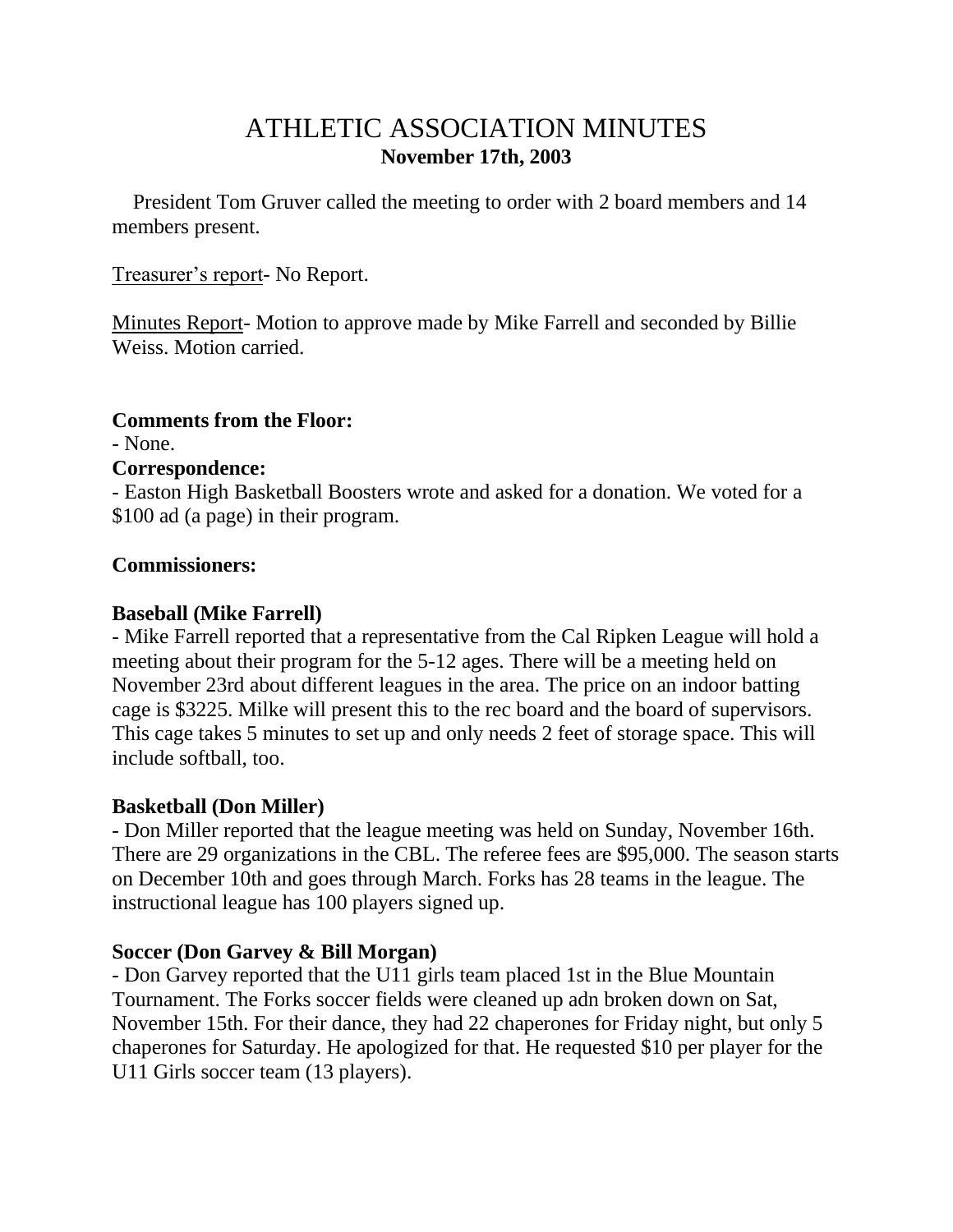#### **Cheerleading (Billie Weiss)**

- Billie Weiss reported that there are 2 more competitions. The squad placed 6th at EAHS competition and 3rd at the LTC competition. Billie asked about the money in the budget. She has to contact Kemie Nehoda from the rec board about it. She requested other coaches' shirts. Tom Gruver will check out the style and try to order it from our vendors. Phyllis Naiden brought up the fact about not having cheerleaders at the last football games because of competitions. Billie is working on this for next season.

## **Wrestling (Mark Hammerstone)**

- Mark Hammerstone reported that they are now in the new building. Ther are 73 players in the program. The Fall Brawl is coming up this weekend. Matches start in 2 weeks. He will have 2 home matches. He ordered new uniforms. .

## **Softball (Bob Schaming)**

- No report.

## **Football (Fran Tone)**

- Fran Tone reported that the midgets (7-3) came in 4th place, PeeWee (8-2) came in 2nd place and Jr PeeWee (10-0) came in 1st place. He requested \$10 per player for the Jr PeeWee championship team. He received an \$80 check from Bishop Photography.

# **Lacrosse (Tom Ellison)**

- No report. .

#### **Committees:**

#### **Snack Bars (Wayne Hultgren)**

- The outside snack bars are cleaned and closed up. Wayne thanked Phyllis Naiden again for having enough volunteers for the football games. Don Miller has told his coaches to have a team mom schedule volunteers at the snack bar during basketball games. Billie Weiss was given the OK to sell old pom poms at the snack bar.

# **Background checks (Mike Farrell)**

- Mark Hammerstone has some new coaches that need a background check.

# **Scholarship (Tom Gruver)**

- No report.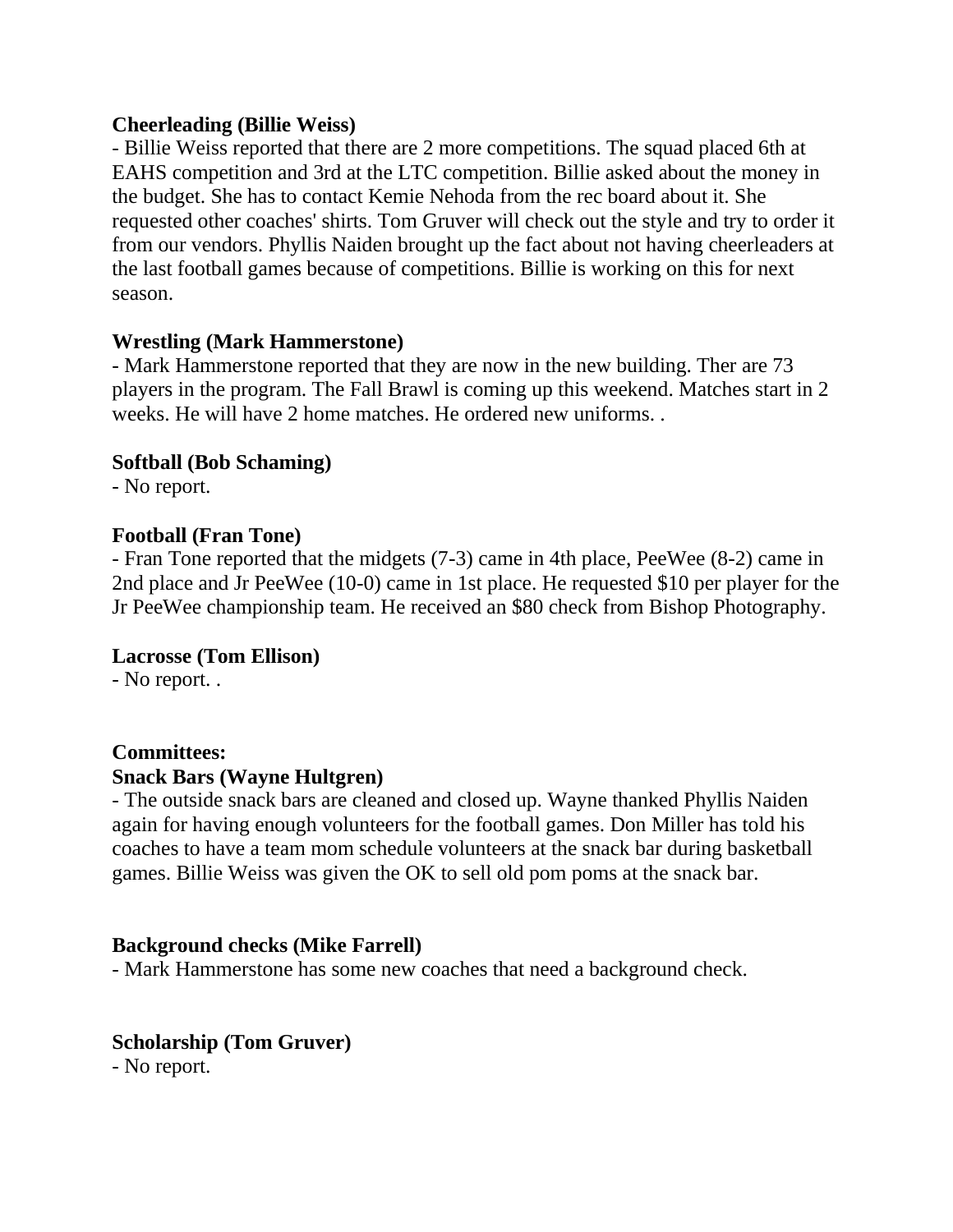#### **Website (Mike Farrell and Jim Mazurowski)**

- No report.

# **Awards Committee: (Tom Gruver)**

- Coach of the Year Krishna King.
- Volunteer of the Year Phyllis Naiden
- Lifetime Achievement Award Joe Mitzak

## **Registrations (Phyllis Naiden)**

- Phyllis Naiden reported that the 2nd and 3rd sign ups for winter sports went well. Soccer will hold their own signups for spring.

# **Recreation Board**

- No report.

# **Dance (Wayne Hultgren)**

- Wayne Hultgren reported that the soccer dance went well. He had to call the emergency squad to the dance on Saturday for a child having an asthma attack. A vote was taken to raise the dance fee to \$6 in January. Majority ruled and motion was carried. He needs volunteers for the December FTYSO dance.

# **Old Business :**

- The Hot Chocolate machine has been purchased and delivered. Members were unable to attend the last supervisors meeting to discuss the Meco Rd baseball field, new wrestling building and indoor batting cage.

#### **New Business :**

- The January 19, 2004 meeting will be an open house to welcome new members. Mike Farrell will post this information on the web site, put it in the newspaper and post flyers around. Mike Andreano attended the meeting to show interest in coaching basketball and baseball. He moved to the township 3 weeks ago. .